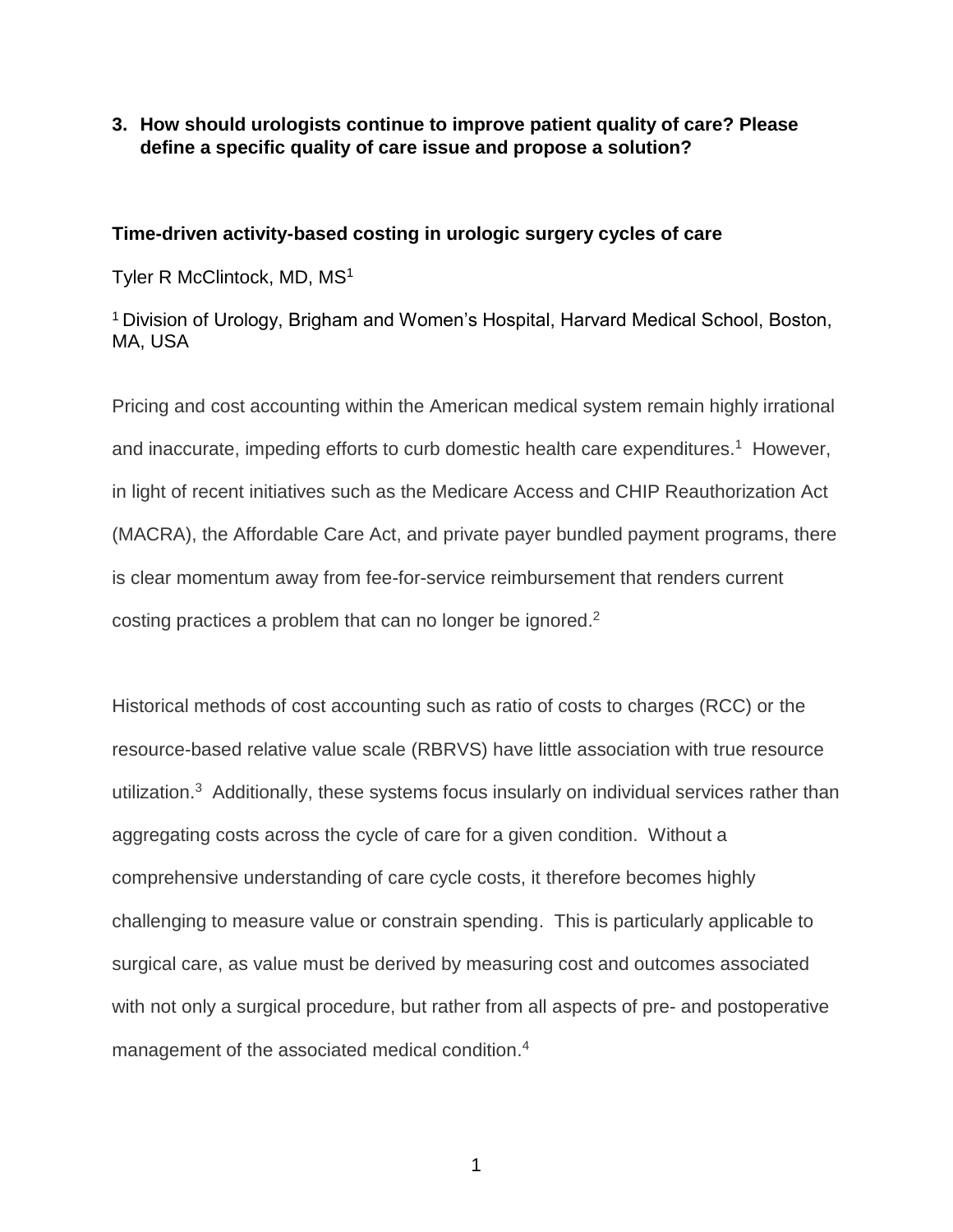Time-driven activity-based costing (TDABC) is an accounting tool that has been utilized across many other industries to more effectively understand workflows and resource utilization to improve efficiency and quality.<sup>5</sup> This is a bottom up approach that specifies the cost of each resource involved in a cycle of care, as well as the total time it is utilized. The necessary starting point in any TDABC analysis is creation of step-bystep, time-specific process maps that accurately depict the procedure or cycle of interest. These are assembled via observation of clinical spaces and interviews with relevant staff. Thereafter, it is possible to define which individuals are involved in each step and for how much time. Personnel cost per minute is estimated by dividing each individual's total annual compensation by number of minutes available for clinical care. Similarly, per minute deprecation-adjusted space and equipment costs are calculated from administrative data. The cost per minute of all resources is multiplied by associated time and then added together with consumable costs in order to determine overall cost. In this manner, the entirety of the care process is discretely outlined and costs become identifiable to a high degree of specificity. 6

It has been advocated by Kaplan and Porter that a central tenant of measuring value in health care is utilizing the patient's medical condition as the unit of analysis, and furthermore that costs and outcomes should be measured over the full treatment cycle for that condition.<sup>7</sup> Complex cycles of care, therefore, likely stand to benefit the most from value creation through successful application of TDABC methodology. In this context, "complex" signifies conditions that are high-cost, prevalent, longitudinal in nature, involve multiple providers, and feature a high degree of care variability. For

2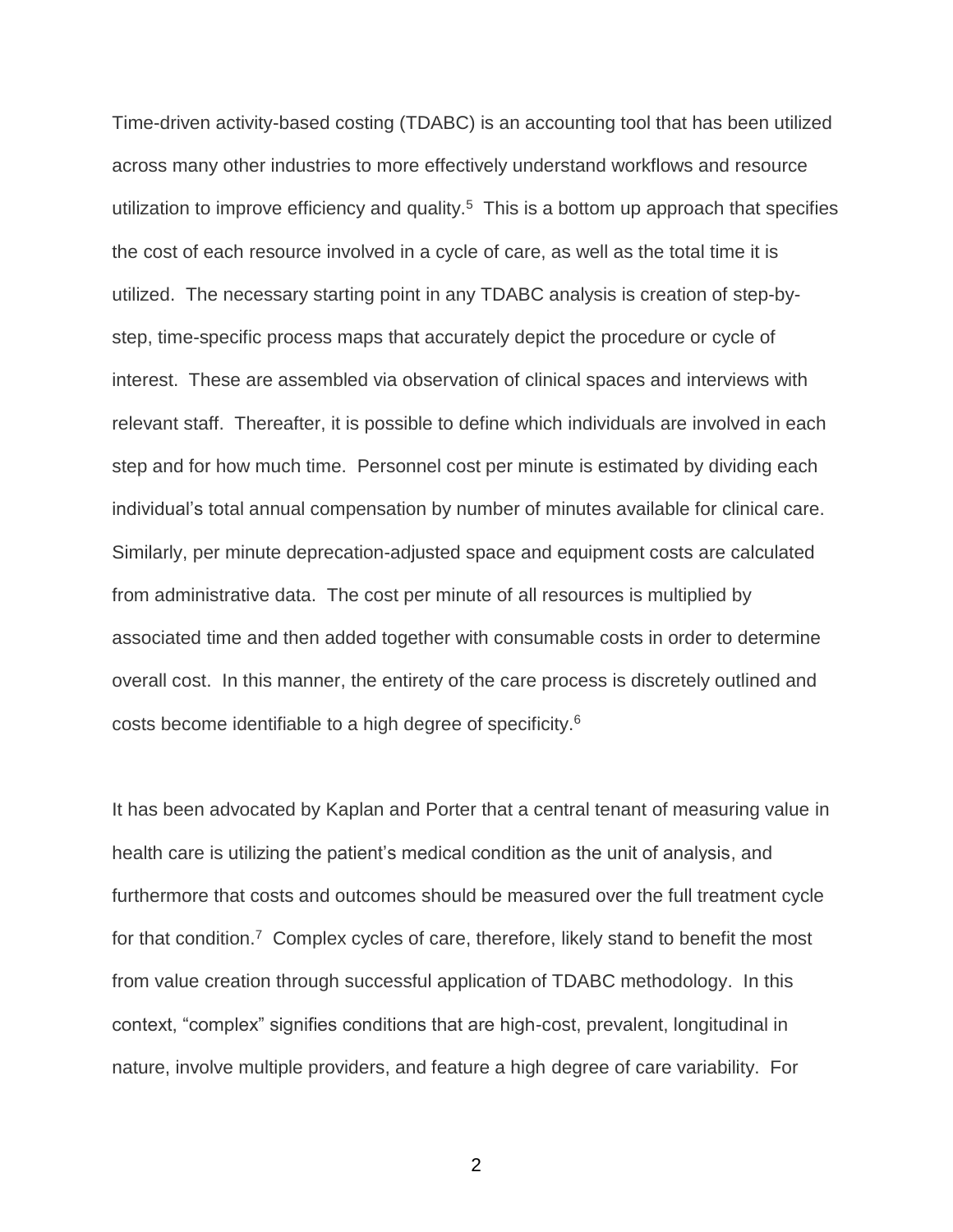such conditions, TDABC allows clinicians and administrators alike to develop a common, transparent understanding of costs that allows for meaningful redesign of clinical pathways.

With urology encompassing an array of complex conditions as defined above, it serves as an ideal field for TDABC application. For example, management of urolithiasis involves a high degree of heterogeneity with respect to management approach (i.e., observation, type of surgical intervention, or timing of intervention) that ultimately has a profound impact on utilization of such high cost resources as imaging services, emergency department care, and operating room time. Through TDABC, various routes through a given process map can be compared with respect to cost and clinical outcomes, allowing delineation and standardization of best practices. Furthermore, more granular definition of the care pathway revels opportunities to better utilize providers at the top of their qualifications. This could include, for example, midlevel providers seeing uncomplicated postoperative patients in place of a high cost capacity surgeon. Lastly, and of high importance to health care organizations, increased awareness of true resource utilization increases the ability to maximize profit margins under bundled reimbursement models. 4

TDABC has been successfully applied in our and other institutions with respect to urologic conditions or urologic surgery episodes of care.<sup>8, 9</sup> Widespread implementation of TDABC will rely on more wholesale institutional buy in rather than the piecemeal approach that as of yet has been the standard, as well as integration of these costing

3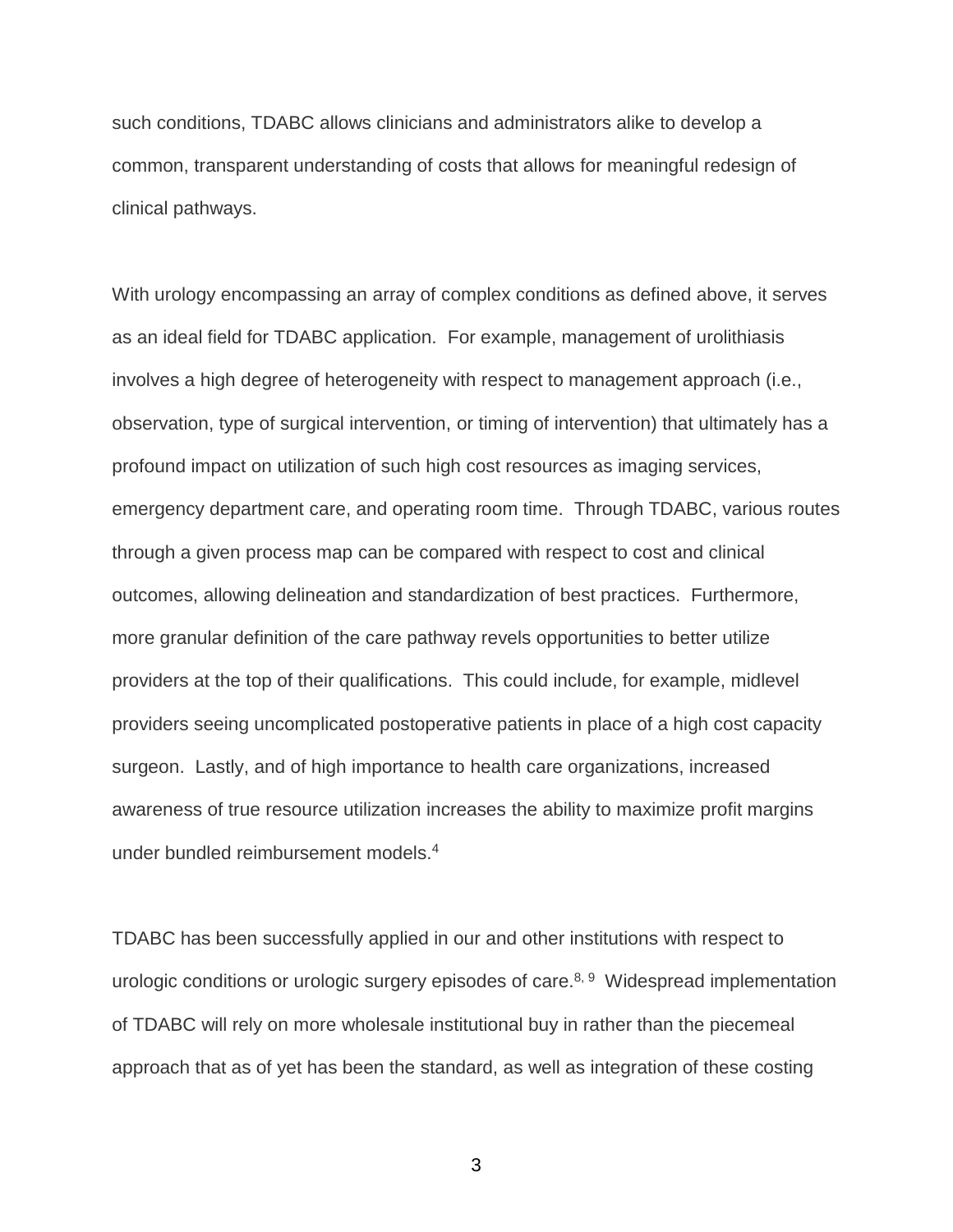mechanisms into hospital accounting systems. The degree to which providers will pursue these more capital intensive, long-term investments depends on financial incentives to do so.<sup>10</sup> As such, with government policy setting the tone for private payer emphasis on value-based reimbursement, the onus going forward lies largely with policymakers to legislate a payment environment that rewards more accurate cost accounting.